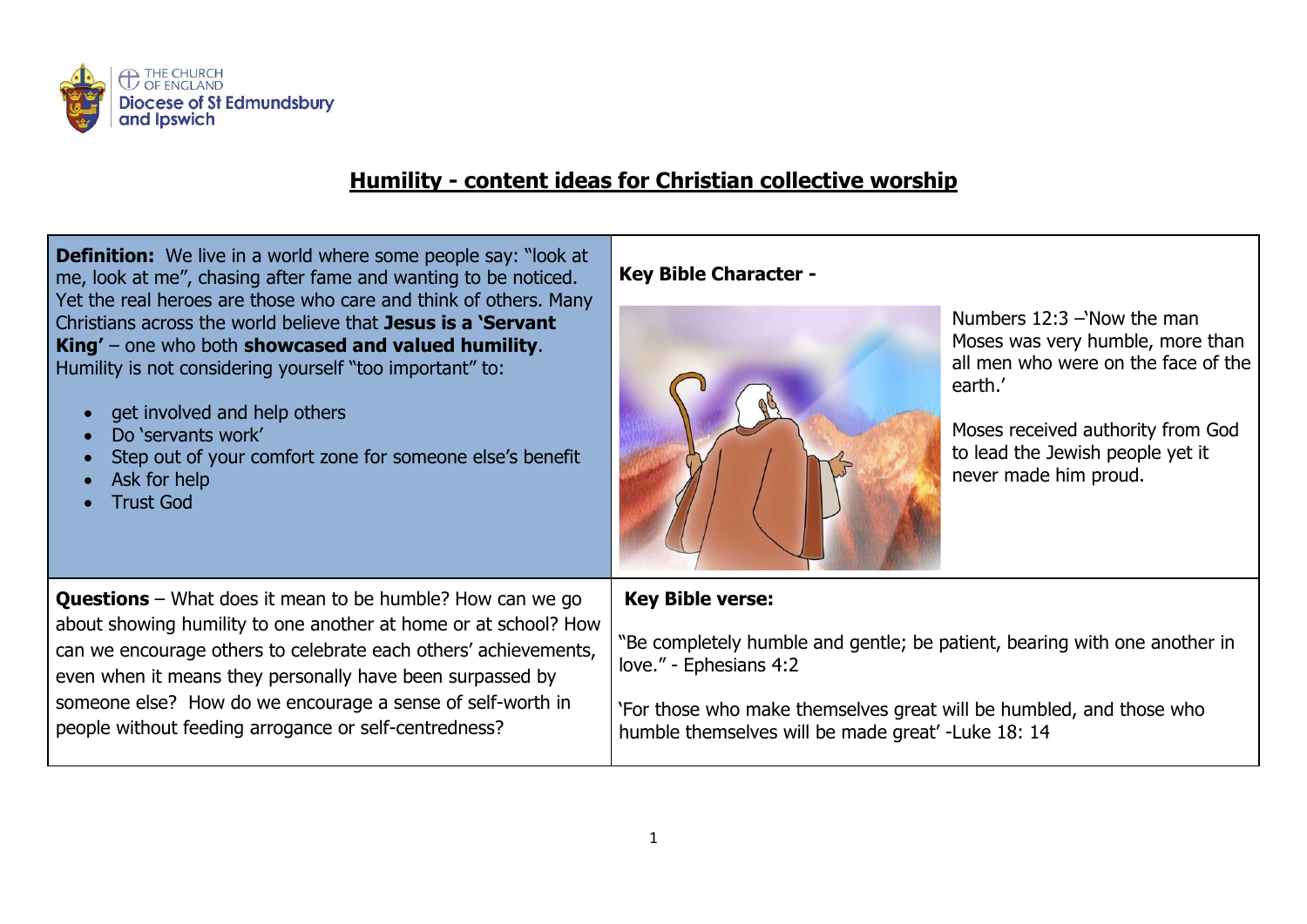|                | <b>Bible stories and verses linked to humility</b>                                                           | <b>Bible</b><br>chapter and<br>verse | <b>Key message</b>                                                                                                                                                                                                                                                                                                                                                                                                                                                                                                                                                                                                              |
|----------------|--------------------------------------------------------------------------------------------------------------|--------------------------------------|---------------------------------------------------------------------------------------------------------------------------------------------------------------------------------------------------------------------------------------------------------------------------------------------------------------------------------------------------------------------------------------------------------------------------------------------------------------------------------------------------------------------------------------------------------------------------------------------------------------------------------|
| $\mathbf{1}$   | Jesus washing the feet of the disciples<br>Jesus Washes His Disciples' Feet - YouTube                        | John 13:3-5                          | Jesus was both servant and king, yet he washed the<br>disciple's feet, even the feet of the one who would betray<br>him. That act of humility might be the greatest act of<br>humility ever done in history. Here was God himself, in<br>Jesus Christ, taking the form of a servant and washing the<br>dirty, smelly feet of the discipleseven the feet of an enemy<br>(Judas Iscariot), to give us an example of serving in humility<br>like he did.                                                                                                                                                                           |
| $\overline{2}$ | Jesus welcomes little children<br>Jesus and the Children - YouTube                                           | Mark 10:14                           | Jesus taught his followers that if they wished to enter God's<br>kingdom they must become like children. What sort of child<br>like behaviour was Jesus talking about? We all know that<br>children are capable of various types of both good and poor<br>behaviour, and are programmed to believe that the whole<br>world revolves around them, but this is not what Jesus is<br>talking about. Jesus is challenging people to be humble, like<br>those who, in his time and place, had no legal or social<br>standing. Welcoming everyone is a sign of humility<br>knowing no one person is more important than<br>ourselves. |
| 3              | The parable of the Pharisee and the tax-collector<br>Parable of the Pharisee and the Tax Collector - YouTube | Luke 18:9-14                         | Jesus started talking about the Pharisees and describing<br>how they acted. The Pharisee liked to draw attention to<br>himself. 'Look at me! Look how amazing I am! Look how I<br>am so much better than others around me!' In order to<br>build himself up, he put others down. Their behaviour he<br>describes as the opposite of humility—they do everything<br>for show, they take the best seats and wear the biggest<br>tassels, and demand respect when they walk around. Jesus<br>lived in the opposite way. He was born in a lowly barn, he                                                                            |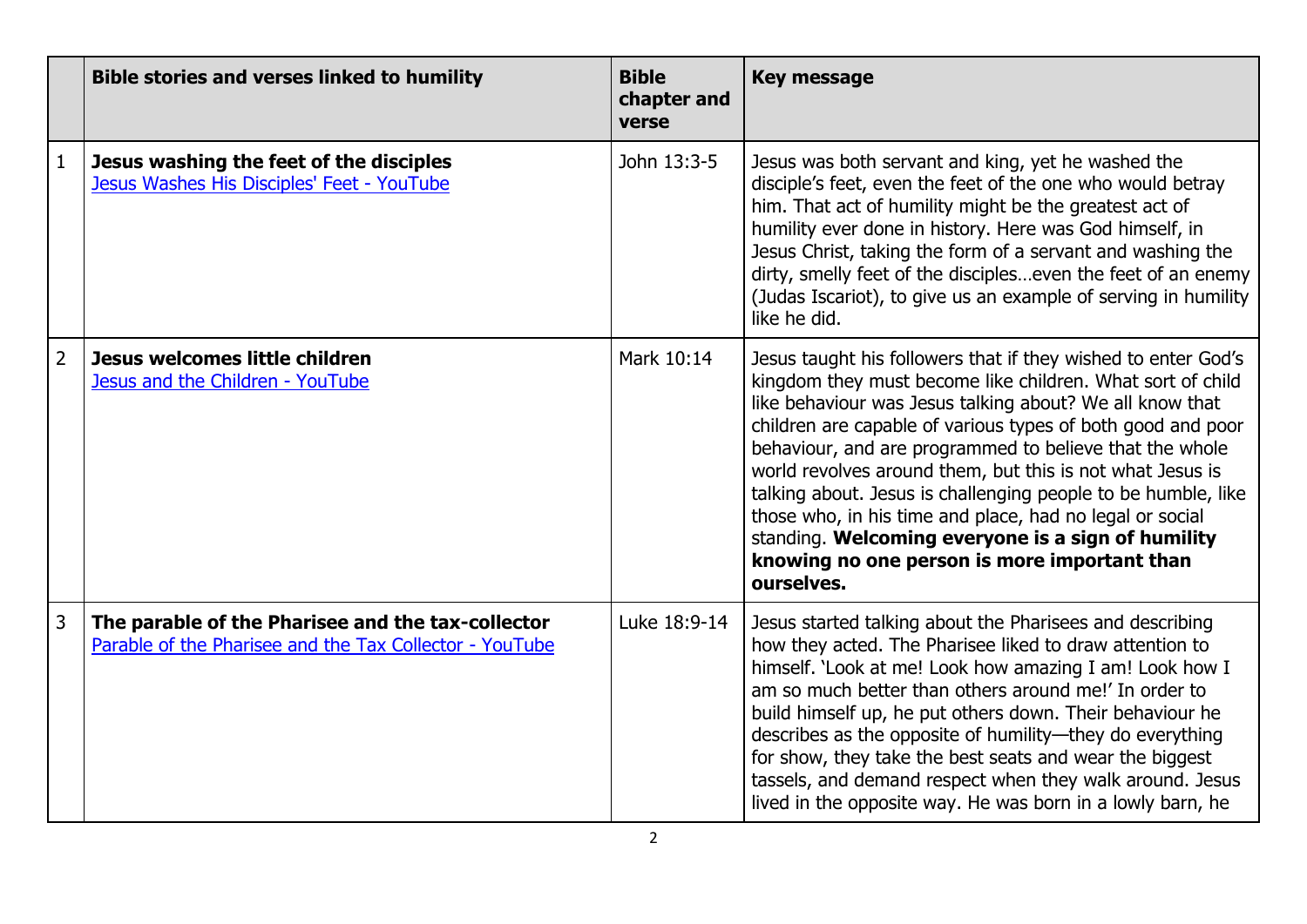|                |                                                                                              |                        | put others before himself, and never bragged. Jesus tells his<br>followers that "Whoever is the greatest should be the<br>servant of the others. If you put yourself above others, you<br>will be put down. But if you humble yourself, you will be<br>honoured." Humility, or being humble, is about<br>putting others first and knowing that you are not<br>perfect. In this Bible story, Jesus mentioned that it was the<br>tax collector that God was most pleased with.                                         |
|----------------|----------------------------------------------------------------------------------------------|------------------------|----------------------------------------------------------------------------------------------------------------------------------------------------------------------------------------------------------------------------------------------------------------------------------------------------------------------------------------------------------------------------------------------------------------------------------------------------------------------------------------------------------------------|
| $\overline{4}$ | <b>King Nebuchadnezzar</b><br>Nebuchadnezar's Dream (Daniel 4) - Gospel Project -<br>YouTube | Daniel 4               | King Nebuchadnezzar was a boastful King who was very<br>rich. He ignored Daniel's warning and spent 7 years away<br>from his kingdom, just like in his dream. At the end of 7<br>years, he praised God and knew that God was in charge. He<br>wrote a letter to his people and said, "Now I,<br>Nebuchadnezzar, praise the King of heaven, for all his works<br>are right and his ways are just; and those who walk in pride<br>he is able to humble." From the story we can see that God<br>values a humble spirit. |
| 5              | <b>King Solomon</b><br>Solomon Asks For Wisdom - YouTube                                     | 1 Kings 3:<br>$1 - 15$ | He prayed and admitted he needed help from God. He was<br>humble enough to ask for wisdom. Asking for help can be a<br>real challenge when our pride gets in the way.                                                                                                                                                                                                                                                                                                                                                |
| 6              | <b>God's call to Moses</b><br><b>God's Story: Moses - YouTube</b>                            | Exodus 2:<br>$11-3:22$ | Moses thought himself unworthy to lead such a great<br>nation. When God called Moses he said '- I think you've got<br>the wrong person!' He was a humble man and thought he<br>wasn't good enough but God was with him. Moses never<br>boasted about his achievements.                                                                                                                                                                                                                                               |
| $\overline{7}$ | <b>John baptises Jesus</b><br>The Baptism of Jesus - YouTube                                 | John 3:22-30           | John the Baptist is a very important person in the New<br>Testament. He was a cousin of Jesus, and he was chosen to<br>proclaim the message that the Messiah had come. In this<br>famous story, John says one of the most well-known verses<br>in the Bible: "he must increase, but I must decrease." John                                                                                                                                                                                                           |